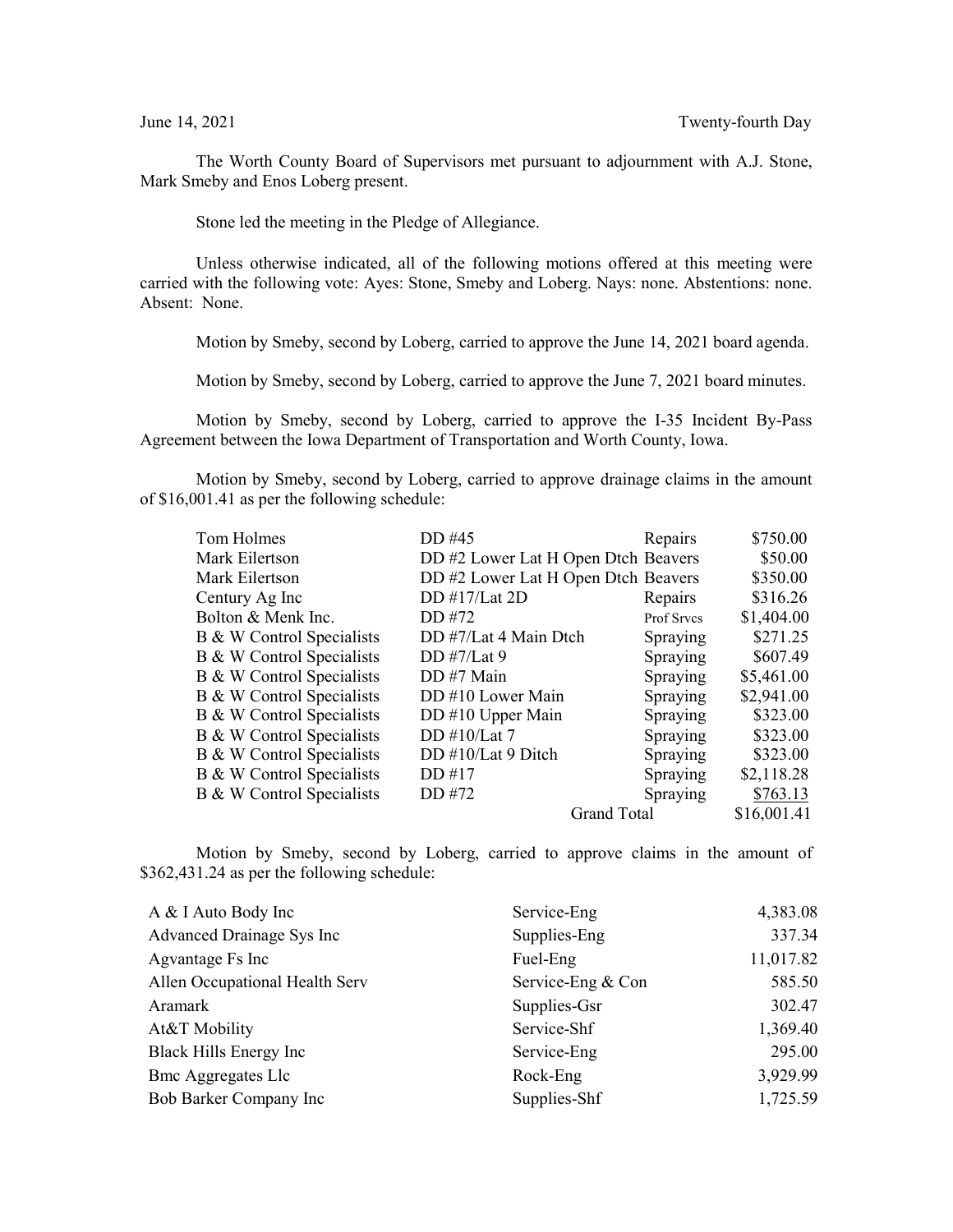| Brian M Kuchay, Md              | Ems Contract     | 500.00    |
|---------------------------------|------------------|-----------|
| C J Cooper & Associates Inc     | Service-Eng      | 105.00    |
| Carquest Auto Parts Inc         | Supplies-Eng     | 2,204.51  |
| Cavett's Lawn & Garden Equip    | Parts-Eng        | 18.72     |
| Certified Laboratories          | Fuel-Eng         | 436.20    |
| City Of Fertile                 | Rutf-Eng         | 1,773.05  |
| City Of Grafton                 | Rutf-Eng         | 1,019.22  |
| City Of Hanlontown              | Rutf-Eng         | 414.34    |
| City Of Joice                   | Rutf-Eng         | 1,001.65  |
| City Of Kensett                 | Rutf-Eng         | 487.78    |
| Culligan Of Mason City          | Service-Con      | 68.00     |
| D & L Equipment                 | Service-Ema      | 119.95    |
| Dixon Construction              | Service-Eng      | 14,053.81 |
| <b>Electronic Engineering</b>   | Service-Shf      | 1,000.65  |
| Falkstone Llc                   | Rock-Eng         | 36,704.59 |
| Fallgatter's Market Inc         | Supplies-Con     | 23.07     |
| Five Star Cooperative           | Supplies-Eng     | 1,069.82  |
| <b>Frank Stearns</b>            | Service-Mex      | 630.00    |
| Fringe And Lace By Brittany     | Service-Con      | 14.00     |
| Galls, Llc                      | Supplies-Shf     | 508.23    |
| Gary Chodur                     | Reimb-San        | 992.00    |
| Graham Tire                     | Supplies-Eng     | 675.94    |
| Hartland Lubricants & Chemicals | Supplies-Eng     | 1,604.49  |
| Heartland Asphalt Inc           | Supplies-Eng     | 2,743.48  |
| <b>Heartland Power Coop</b>     | Service-Wwt      | 2,758.33  |
| Huber Supply Co Inc             | Supplies-Eng     | 193.50    |
| I35/105 Welcome Center Inc.     | Fy21 H/M Tax-Ndp | 5,245.00  |
| Ia Dept Of Public Safety        | Service-Shf      | 2,247.00  |
| Ia Law Enforcement Academy      | Edu-Shf          | 7,025.00  |
| Ia Prison Industries            | Supplies-Eng     | 750.00    |
| Ia Secretary Of State           | Service-Aud      | 216.62    |
| Iaccvso                         | Edu-Vaf          | 60.00     |
| Ip Pathways                     | Service-Dap      | 758.00    |
| Isac                            | Edu-Asr          | 210.00    |
| Itsavvy Llc                     | Supplies-Shf     | 219.00    |
| Jennifer Skellenger             | Reimb-Aty        | 37.44     |
| <b>Judy Stevens</b>             | Reimb-Asr        | 77.82     |
| Kelly Hardware                  | Supplies-Con     | 742.26    |
| <b>Kensett Cemetery</b>         | Care Of Graves   | 570.00    |
| Knudtson Automotive Service     | Service-Shf      | 6,146.01  |
| Larsen Plumbing & Heating Inc   | Service-Gsr      | 316.11    |
| Lawson Products Inc             | Supplies-Eng     | 251.36    |
| Lexisnexis                      | Service-Aty      | 171.00    |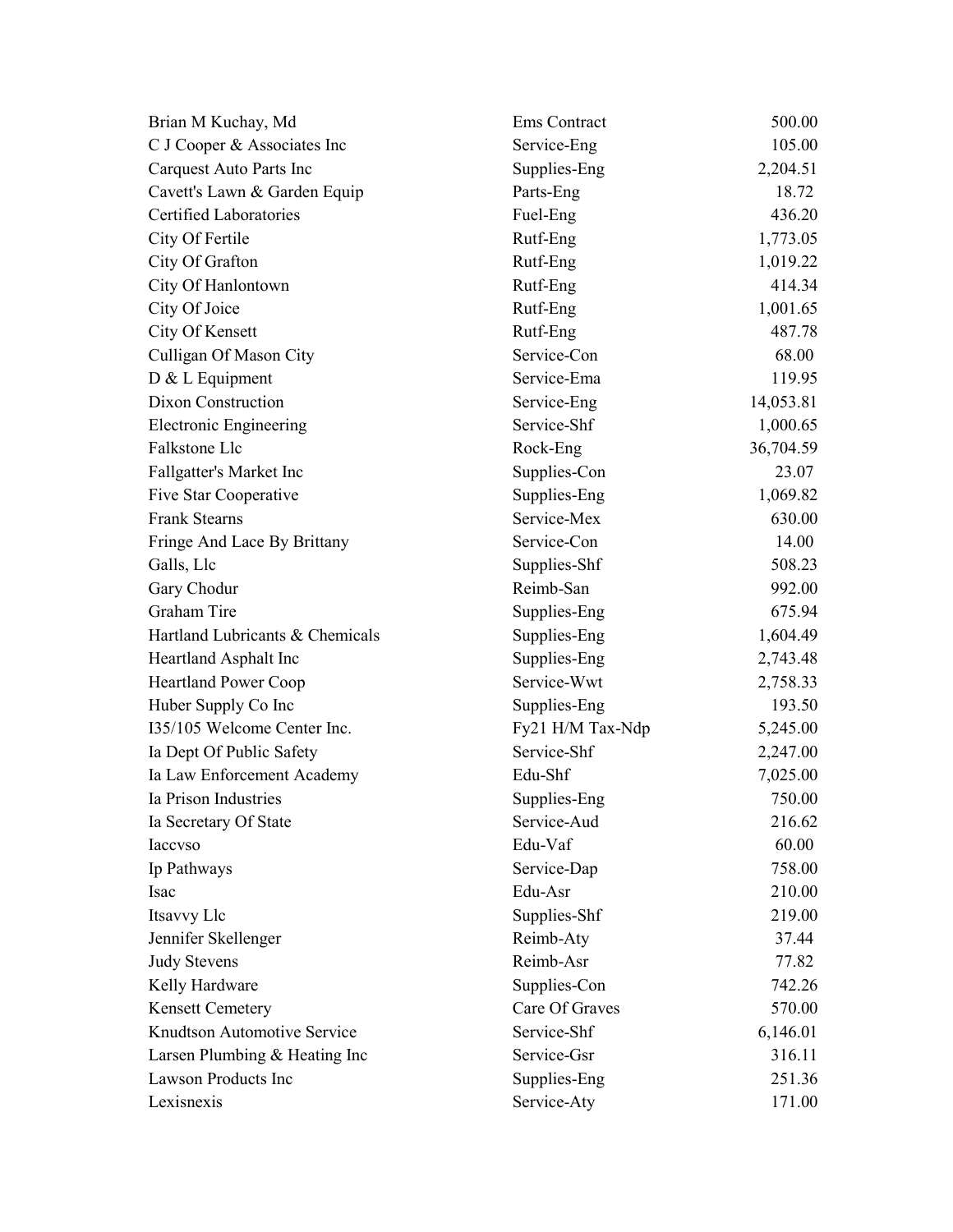| Manly Cemetery Assn. / City Of Manly    | Care Of Graves-Vaf | 1,032.00   |
|-----------------------------------------|--------------------|------------|
| Marco Technologies Llc                  | Service-Dap & Asr  | 504.15     |
| Medline Industries Inc.                 | Supplies-Phd       | 458.88     |
| Mercyone North Iowa Occupational Health | Service-Shf        | 376.00     |
| Nassco Inc.                             | Supplies-Gsr       | 116.42     |
| <b>Nelson Family Trust</b>              | Rent-Shf           | 300.00     |
| Niacog                                  | Service-Tra        | 245.67     |
| Northwood Anchor Inc                    | Service-Shf        | 76.80      |
| Nsb Bank                                | Supplies-Trs       | 109.32     |
| Overhead Door Co Of Mason City          | Service-Shf        | 319.60     |
| Ram Systems                             | Service-Phd        | 720.00     |
| Schneider Geospatial, Llc               | Service-Asr        | 6,969.00   |
| <b>Scott Lestrud</b>                    | Safety-Eng         | 150.00     |
| <b>Shred Right</b>                      | Service-Phd        | 47.25      |
| Singelstad's Hardware                   | Supplies-Eng       | 98.43      |
| <b>Sioux County</b>                     | Supplies-Dap       | 375.00     |
| Stanard & Associates Inc                | Service-Sup        | 69.50      |
| The Rustic Thread                       | Service-Shf        | 120.00     |
| Thrifty White Pharmacy                  | Supplies-Shf       | 31.69      |
| <b>Trading Post</b>                     | Supplies-Con       | 81.98      |
| Ver Helst Snyder Drug                   | Supplies-Eng       | 101.93     |
| <b>Verizon Wireless</b>                 | Service-Ema        | 40.01      |
| Viafield                                | Supplies-Con       | 788.21     |
| Watson & Ryan, Plc                      | Service-Asr        | 15,000.00  |
| Wex Bank                                | Service-Tra        | 1,748.61   |
| Winnebago Coop Telephone Assn           | Service-Eng        | 171.72     |
| Winn-Worth Betco                        | Fy21 H/M Tax-Ndp   | 7,867.50   |
| Worth Co Historical Society             | Fy21 H/M Tax-Ndp   | 5,245.00   |
| Worth County Engineer                   | Fuel-Shf           | 6,759.17   |
| Worth County Fair                       | Fy21 H/M Tax-Ndp   | 7,867.50   |
| Worth County Treasurer                  | Service-Eng        | 184,448.52 |
| Worth Lumber Co                         | Supplies-Con       | 24.40      |
| Xerox Corporation                       | Service-Dap        | 57.84      |
|                                         | <b>Grand Total</b> | 362,431.24 |

Motion by Loberg, second by Smeby, carried to approve Payroll Eligibility Verification for Linda Ouverson at \$13.50/hour as submitted by Public Health.

Motion by Stone, second by Loberg, carried to approve the creation of a security committee including Sheriff, Auditor, IT, EMA and Building Maintenance. Board of Supervisor member, Mark Smeby will be first appointed manager of the committee.